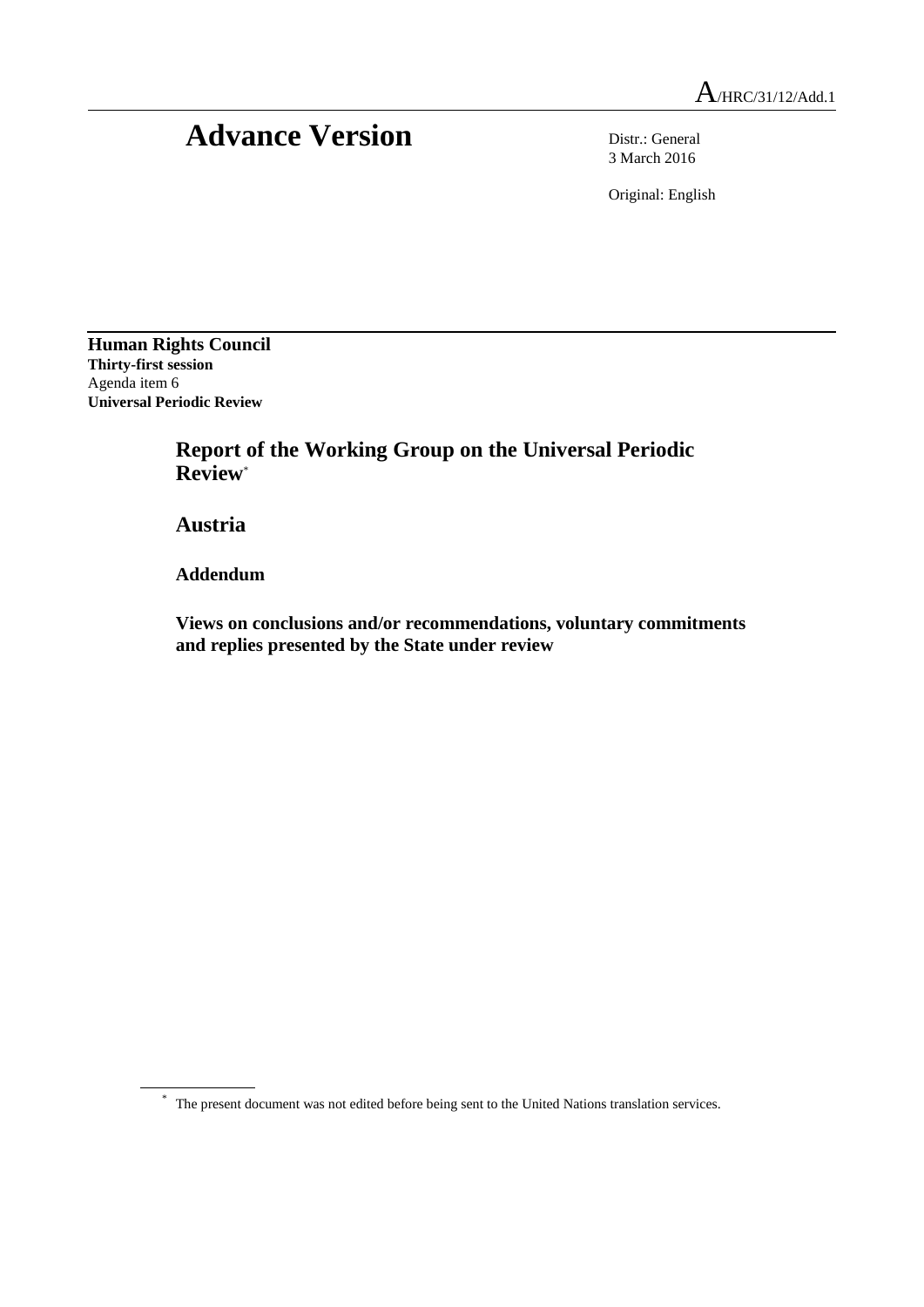1. Austria welcomes the recommendations made during its Universal Periodic Review on 9 November 2015 where it deferred decision on 71 recommendations. These have been examined and Austria would like to provide the following responses.

2. The following recommendations enjoy the support of Austria:

#### **141.7.; 141.8.; 141.10.; 141.11.**

Before considering ratification, the jurisprudence of the Committee on the Rights of the Child is being observed closely. A preliminary assessment of the implementation practice of the Committee has been made. These efforts will be continued.

#### **141.13.; 141.14.; 141.15.; 141.16.; 141.17.**

The question of maintaining or withdrawing reservations is continually being reviewed with together all competent authorities, as evidenced by the recent withdrawal of the reservations to CRC and CEDAW. The reservations upheld are all in accordance with the object and purpose of the conventions. To a large extent, their purpose is to clarify the relationship to other international human rights instruments.

The withdrawal of the reservations to CAT is being considered.

A withdrawal of the reservations to Art. 10 and 14 ICCPR is not envisaged, as a separate accommodation of juveniles and adults in the penitentiary system cannot be fully guaranteed. The specifications relating to Art. 14 ICCPR are still necessary and are applied in conformity with the constitutional principle of a public hearing in judicial proceedings.

#### **141.26.**

All international human rights conventions to which Austria is a party form part of Austrian law and are mostly implemented through legislative measures. The ratification of the Optional Protocol to ICESCR is not considered for the time being.

#### **141.27.**

The three members of the Ombudsman Board are nominated by the three largest political parties represented in Parliament and are appointed by Parliament as a whole. This procedure guarantees democratic legitimacy in conformity with the Paris Principles.

## **141.28.**

Concerning the inclusion of minority children, the Austrian education system offers specific mother tongue teaching based on special support measures as requested by minority representatives.

Children with disabilities can fully complete their compulsory education with all benefits provided for by the school legislation. In the past years, more than 50% of all pupils with disabilities have already been taught in integrative school models. These offers are expanded in line with the NAP Disability adopted in 2012.

#### **141.29.**

Human rights education is an integral part of "political education" in schools. Since 2015 the subject "history and social studies/political education" is part of the curriculum from the  $6<sup>th</sup>$  grade onwards. Human rights topics are often the subject of extra-curricular activities. Advanced training programmes use human rights education as an interdisciplinary element.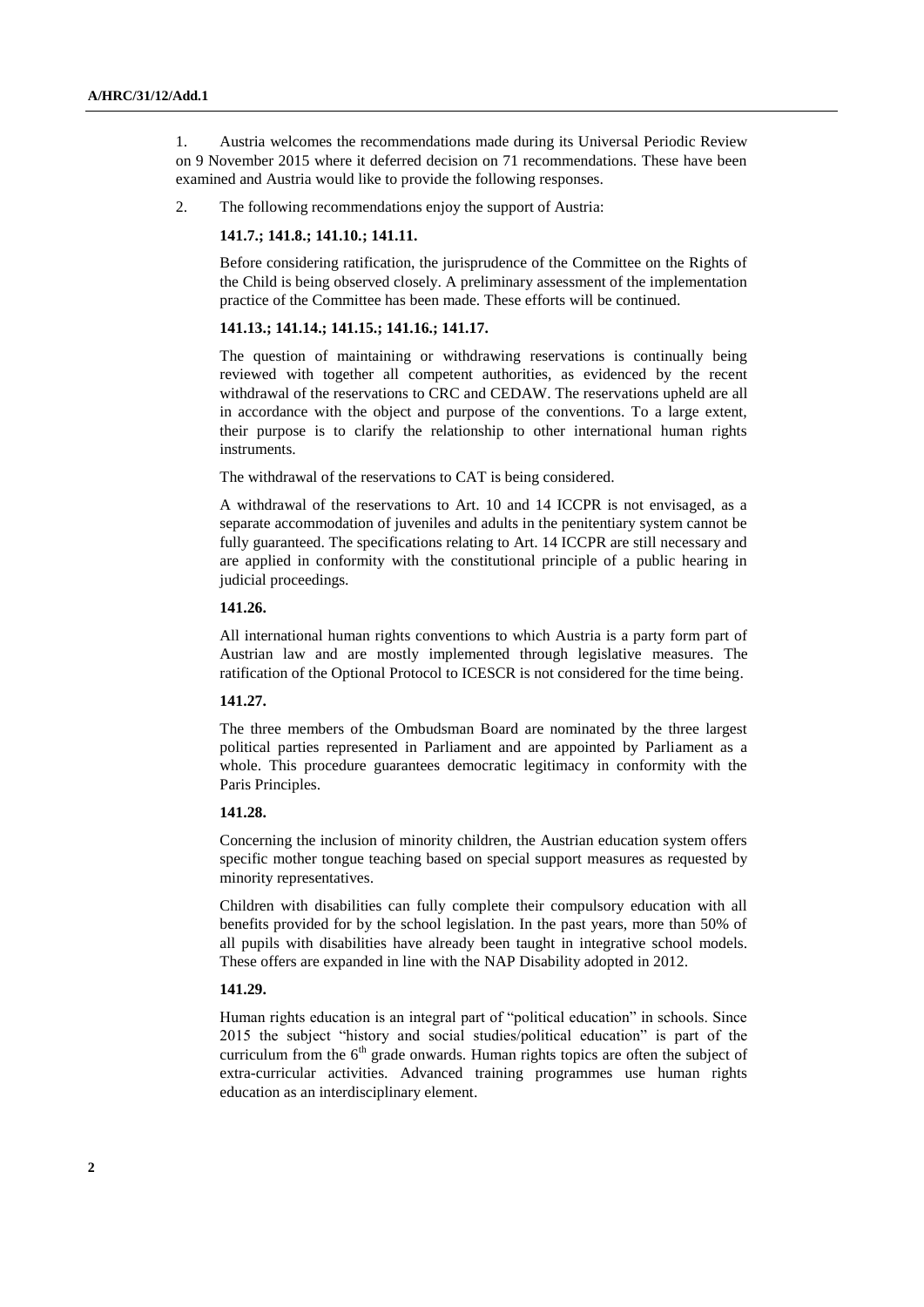Human rights education representatives were appointed at Austrian universities, working towards incorporating human rights into curricula and expanding existing curricula. Several university faculties are researching, publishing and teaching in the field of human rights.

### **141.37.**

The current initiative to expand the offer of education and childcare facilities improves the compatibility of family and work and the participation of women in the labour market. A possible legal entitlement to these services is being examined.

Concerning the labour market, policy measures are continuously taken to improve gender equality.

# **141.47.**

Hate speech in political discourse is publicly condemned and prosecuted. Public remarks by politicians are analysed and criminal proceedings initiated, if necessary.

### **141.49.**

Hate crime is a criminal offence and related data are being collected. On 1 January 2016, the amendment of Section 283 Criminal Code on hate crimes came into force, implementing the EU Framework Decision on combating certain forms and expressions of racism and xenophobia, the Council of Europe Additional Protocol to the Convention on Cybercrime as well as ECRI and CERD recommendations.

## **141.50.**

Existing criminal law and established systems ensure an independent investigation. Additionally, a study on possible improvements is being prepared.

### **141.51.**

In the course of the parliamentary procedure, the draft State Protection Act was amended in order to address legal protection concerns.

## **141.58.**

See also 141.46.

The Islam Law 2015 does not restrict the rights to free exercise of religion and choice of language in religious scripts. It stipulates that Islamic religious communities are free in belief and teaching and have the right to manifest their religion in public.

As for any other religious community, a request for official recognition as religious society necessitates the submission of the theological doctrine in the official language, German. The principle of financial self-sustainability applies to every religious community, i.e. its ordinary activities must be financed from national sources. Financial contributions from abroad are not prohibited as long as they are not of a recurrent character. Individual donations are still possible.

In addition the law provides for various rights concerning the free exercise of religion for Muslims.

### **141.59.**

Accepted with the understanding that this recommendation relates to persons with disabilities.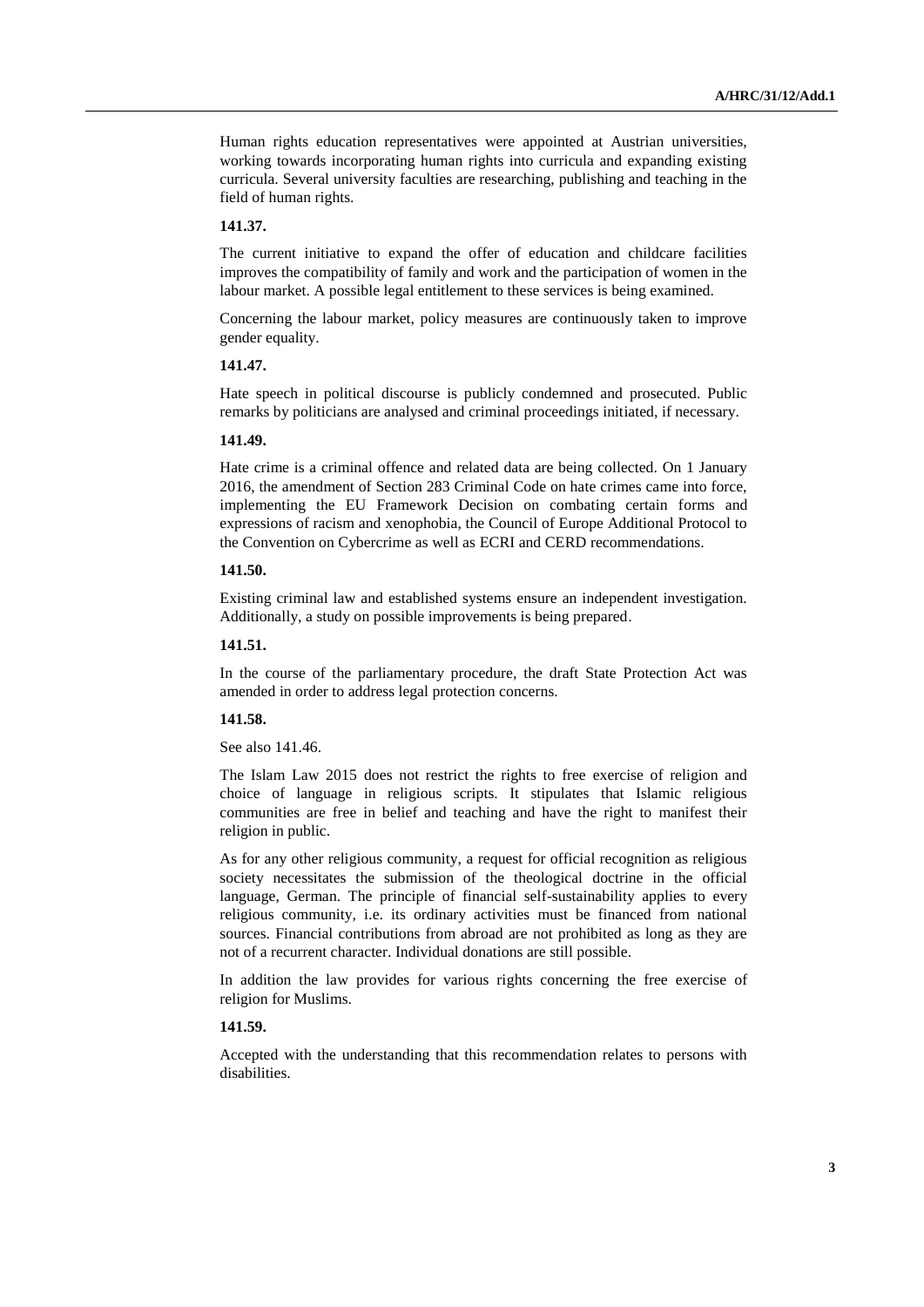#### **141.60.**

The current reform of the Austrian guardianship law aims at restricting substituted decision-making to exceptional cases in which the decision making of the person concerned cannot be reinstated. Promotion of self-determination and strengthening of alternative support measures are central.

Substituted decision-making will remain necessary where persons could otherwise not participate in legal affairs, e.g. comatose persons or persons unable of judgement due to health reasons.

# **141.63.**

Numerous measures for the protection of the Slovenian minority in Styria have been taken. The Federal Region of Styria promoted the use of Slovenian in compulsory schools by approving 2013 additional resources for an extra 20 hours teaching in 10 schools.

A continuing exchange exists between Austrian and Slovenian partner schools. At present, 92 children attend optional Slovenian classes, 45 children regular ones. Moreover, Slovenian is being taught as foreign language in secondary schools in Graz and Radkersburg. Also, many children from Slovenia attend kindergarten, compulsory and higher schools in Styria. Additional legal measures for the Styrian school system are not required.

### **141.65.**

Regarding the decreasing number of children in compulsory schools in Carinthia, the Carinthian regional government, on 20 May 2015, adopted a new school-location concept, aimed at merging different schools as well as sports, culture and recreation facilities into "educational centres". The concept guarantees for each local community a primary school if there are at least 10 pupils, in bilingual communities 7 pupils.

On the basis of the Carinthian Minorities School Act those educational centres allow for a continuous education in German and Slovenian, provided that teachers with appropriate knowledge of these languages are available. In order to improve the quality of bilingual teaching, other elements are incorporated into day-care such as cooperation with the Slovenian music school and bilingual cultural and sports associations as well as with bilingual free-time pedagogues.

#### **141.68.**

Austria adheres to its obligations under international instruments; the national migration and asylum legislation is based on international human rights standards. New developments stemming from national jurisdiction as well as from recommendations and judgments of international monitoring bodies and courts are continually reviewed, addressed and integrated into Austrian legislation and the law enforcement system. In the framework of basic care for asylum seekers, all relevant international, European and national provisions are being implemented.

#### **141.69.**

Austria continually takes measures, within its budgetary resources, to improve the integration of migrants, refugees and asylum seekers. Due to the different legal status of refugees and migrants/asylum seekers, it is not possible to guarantee both groups access to labour market and social benefits to the same extent.

No such difference exists regarding access to education. All children of compulsory schooling age have the same access to education. Like Austrian minors, after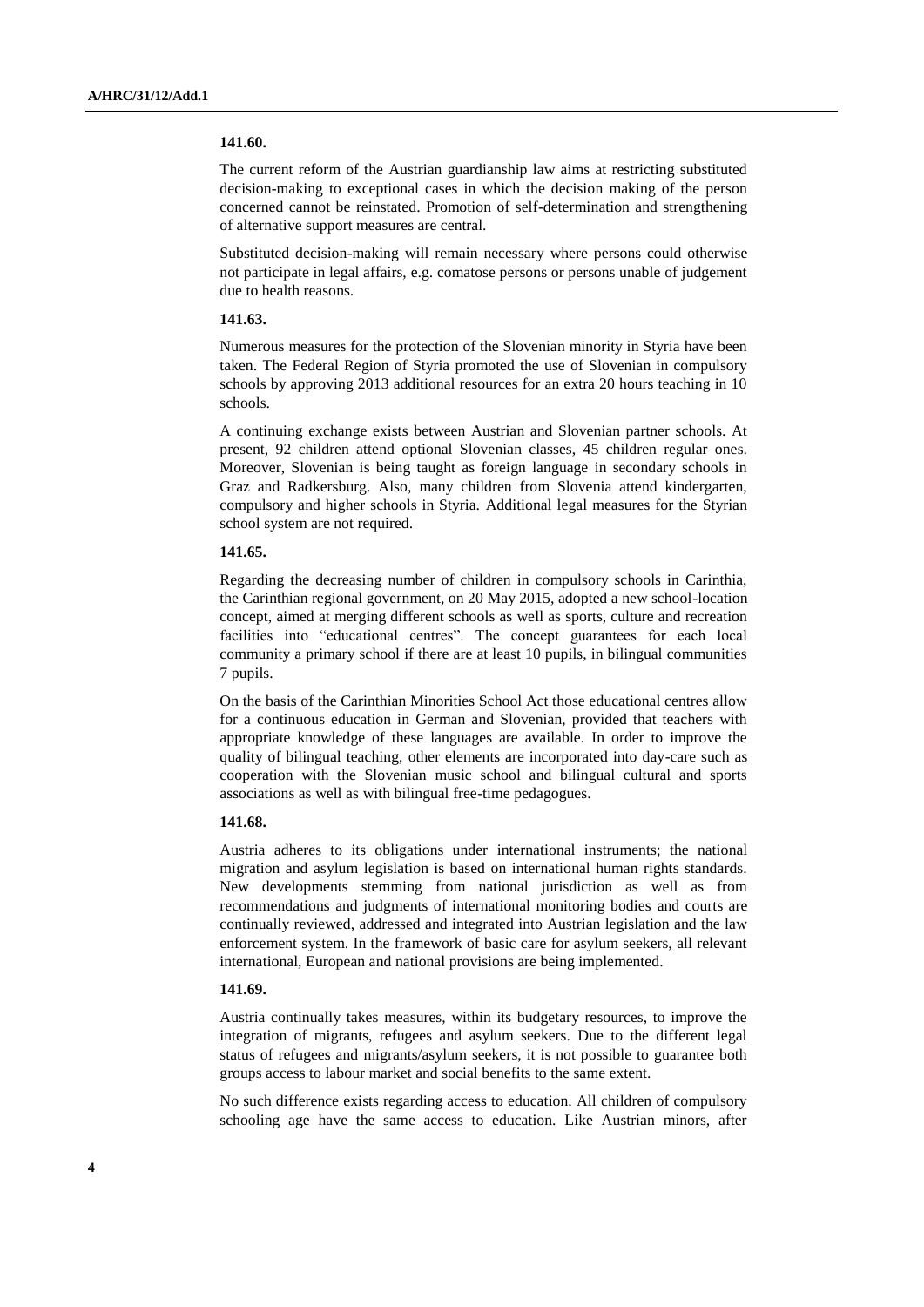compulsory schooling all children have the possibility of attending secondary schools.

All asylum seekers and refugees are covered by the Austrian public health insurance and thus are guaranteed a health protection level equal to Austrian citizens. Furthermore, socio-educational and psychological support is available for asylum seekers.

## **141.70.**

Austria acknowledges the efforts to systematically comply with the internationally recognised principles and guidelines in the field of corporal social responsibility, as stipulated, inter alia, in the UN Guiding Principles on Business and Human Rights.

The task of the Austrian National Contact Point, established according to the OECD Guidelines for Multinational Enterprises, is to raise awareness for the Guidelines and to provide a dialogue and mediation platform for complaints on alleged breaches of the guidelines. In consistence with the UN Guiding Principles on Business and Human Rights, the chapter "Human Rights" of the OECD Guidelines aims at supporting multinational enterprises in avoiding any negative human rights impact through their business activities.

The recommendation is accepted with the understanding that the results of the ongoing internal EU discussion on a common approach on the topic should be awaited. Austria reserves its right to implement the recommendation according to its national obligations and international framework.

#### **141.71.**

The current revision of the decree of the Federal Ministry of the Interior on allegations of ill-treatment by law-enforcement officials will particularly focus on an improved statistical data collection system.

In judicial matters, a data collection system on offences and sentences concerning such allegations already exists, providing a suitable basis for corresponding statistics. In order to increase the effectiveness and data comparability of this system, the initiative "Justiz 3.0" has been launched, aiming at an optimised IT support through a fully digital file. Improved cooperation with the police authorities and their data collection system is envisaged to guarantee an optimised data information flow and a better evaluation of data between police and justice institutions.

3. The following recommendations did not enjoy the support of Austria:

# **141.1.; 141.2.; 141.3.; 141.4.; 141.5.; 141.6.; 141.9.**

## OP to ICESCR:

Respect for economic, social and cultural rights is of great importance to Austria. By ratifying ICESCR, the (revised) European Social Charta and other international human rights conventions, Austria has committed itself to a comprehensive human rights protection system in the field of ESC rights. There are numerous possibilities for individuals to file complaints or appeals on a national and European level. The ratification of the Optional Protocol to ICESCR is still being examined, taking particularly the jurisprudence of the ICESR Committee into account. However, ratification is not envisaged for the time being.

With regard to recommendations 141.1, 141.6, 141.9 to ratify OP to CRC-IC see recommendations 141.7. et al.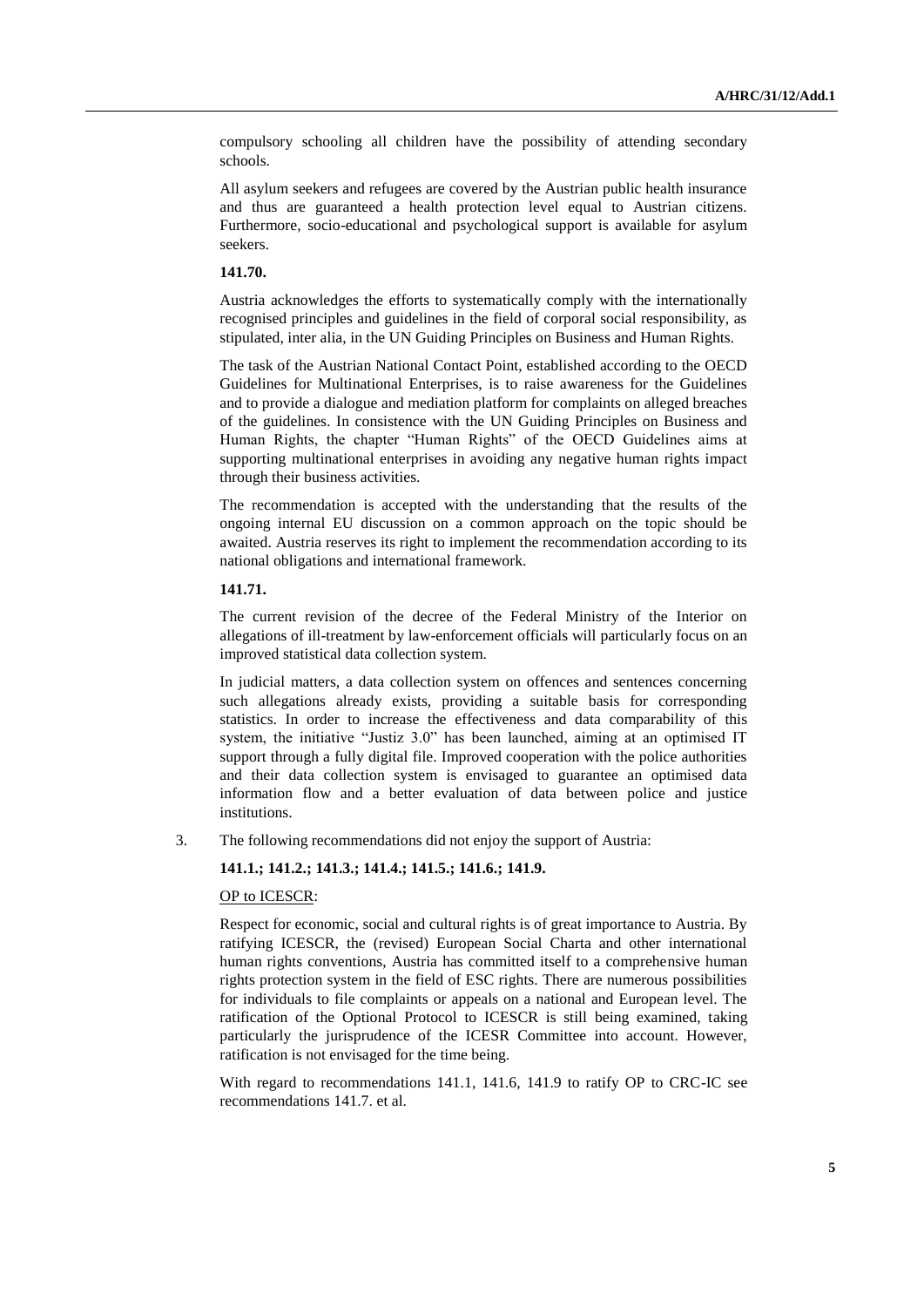## **141.12.**

The content of the Convention is already fully implemented in the Austrian legislation; a ratification of this convention from 1960 is not envisaged anymore.

# **141.31.**

The different retirement age for men and women is constitutionally guaranteed until 2033.

#### **141.38.; 141.39.; 141.40.; 141.41.; 141.42.; 141.43.; 141.44.**

Austria places high emphasis on combatting racism and discrimination and is taking comprehensive measures on various levels. However, the preparation of a NAP Racism is not envisaged. Anti-racism measures are already included in the existing NAP Integration. Moreover, in implementing a recommendation from the  $1<sup>st</sup>$  UPR cycle, the government is working on a NAP Human Rights, which will also comprise of measures against discrimination and racism.

## **141.46.**

Religious and ethnic minorities are not discriminated by law in Austria, on the contrary, they benefit from constitutional protection against discrimination. Therefore, there is no need to "end discrimination in law".

Regarding religion, Austria is pursuing a path of tolerance. Freedom of religion is constitutionally guaranteed for everyone. The Islam Law 2015 provides for various rights for the free exercise of religion for Muslims.

### **141.48.**

The procedures for the investigation of potential cases of ill-treatment by the police are regulated by criminal law and by decrees of the Federal Ministers of Justice and of the Interior. All allegations of ill-treatment must be immediately reported to the public prosecutor, within 24 hours at the latest. The criminal investigation department and the Public Prosecution Office are obliged to investigate ex-officio every allegation of ill-treatment in an impartial manner.

In order to identify possible weaknesses in the system, the Federal Minister of Justice has ordered an examination of this procedure, in the context of which a study will be commissioned to look into such cases in more detail.

Regarding the possible introduction of an independent investigation authority it has to be underlined that the constitutional discretionary power to institute criminal proceedings regarding allegations of ill-treatment lies with the independent public prosecutor. The combination of different tasks that such new authority would need to fulfil, as the investigation of allegations, mandating disciplinary proceedings and the referral of cases to the judicial authorities, seems to be contrary to the strict constitutional requirements of separation of powers and is thus not envisaged.

## **141.52.**

Austria guarantees the legal, economic and social protection of the family in compliance with the relevant provisions of international human rights instruments to which it is bound. The wording of Art.16(3) Universal Declaration of Human Rights does not adequately reflect the developments since 1948 anymore. In particular, the Revised European Social Charter (Art. 16) and the EU Charter of Fundamental Rights (Art. 33(2)) contain provisions on the protection of family life. However, the family as such does not prevail over the rights of individual family members. In this regard Austria particularly takes into consideration different forms of family life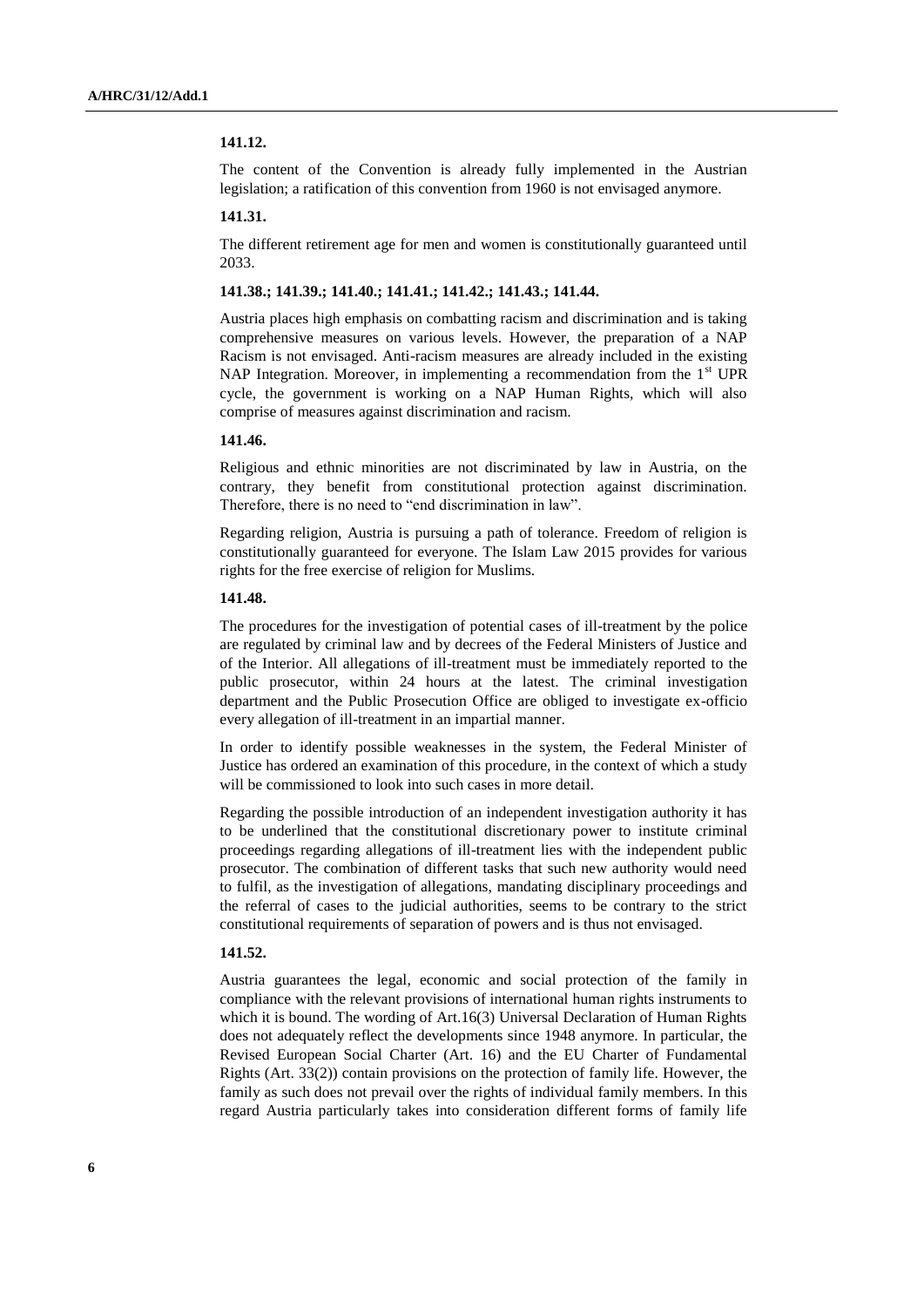existing today. The recognition of various living forms as well as the protection of human rights of all members of society from violence and discrimination are important preconditions for using the potential resulting from diversity.

#### **141.61.**

Austrian criminal law provides that persons in a poor state of health are not to be imprisoned for the time of such condition.

An exception to this rule exists if the person represents a particular threat to public security, was sentenced to a prison sentence of more than three years and is likely to abscond from his or her sentence. In such cases, the appropriate and secure treatment in a prison or hospital must be guaranteed.

Balancing between the need of medical treatment of persons sentenced to prison and the requirement of protection of the public is a distinctive feature of the Austrian criminal justice system. A complete disregard of this principle, as suggested by this recommendation, is not feasible.

# **141.62.**

Notwithstanding tight budgetary restrictions over the last years, financial support for national minorities was upheld in its current extent. The procurement procedures are transparent and implemented in consultation with the ethnic groups' advisory councils. A yearly report is transmitted to Parliament.

Only in the educational sector, the various ethnic groups received about 400,000  $\epsilon$ from the government in 2015. Measures included the introduction of an Austrianwide communication platform for the minority school system, the development of practice-oriented material for classes in minority languages and the development of a "Curriculum Multilingualism". The City of Vienna adopted numerous measures such as the Vienna Languages App, native reading sponsors, financing for migrants support centres or job orientation offices.

Due to budgetary restraints, an expansion of these measures is not possible.

#### **141.64.**

Since 1977 so-called ethnic group advisory councils, comprising of members of all Austrian ethnic groups, exist and give advice to the federal government and the federal ministries on national minority issues. Persons belonging to ethnic groups, as every other Austrian citizen, have the active and passive right to vote and the right to political participation.

No further measures are envisaged.

#### **141.66.**

Numerous mechanisms of legal protection for migrants and asylum seekers have been established in the Austrian legal order. Within the basic care system for asylum-seekers additional protection measures are not necessary, as legal counselling and the justice system provide adequate access to justice. Concerning recognised refugees and persons with subsidiary protection status, the status in itself provides sufficient protection as they, with the exception of the right to vote, enjoy the same protection as Austrian nationals.

### **141.67.**

see 141.69.